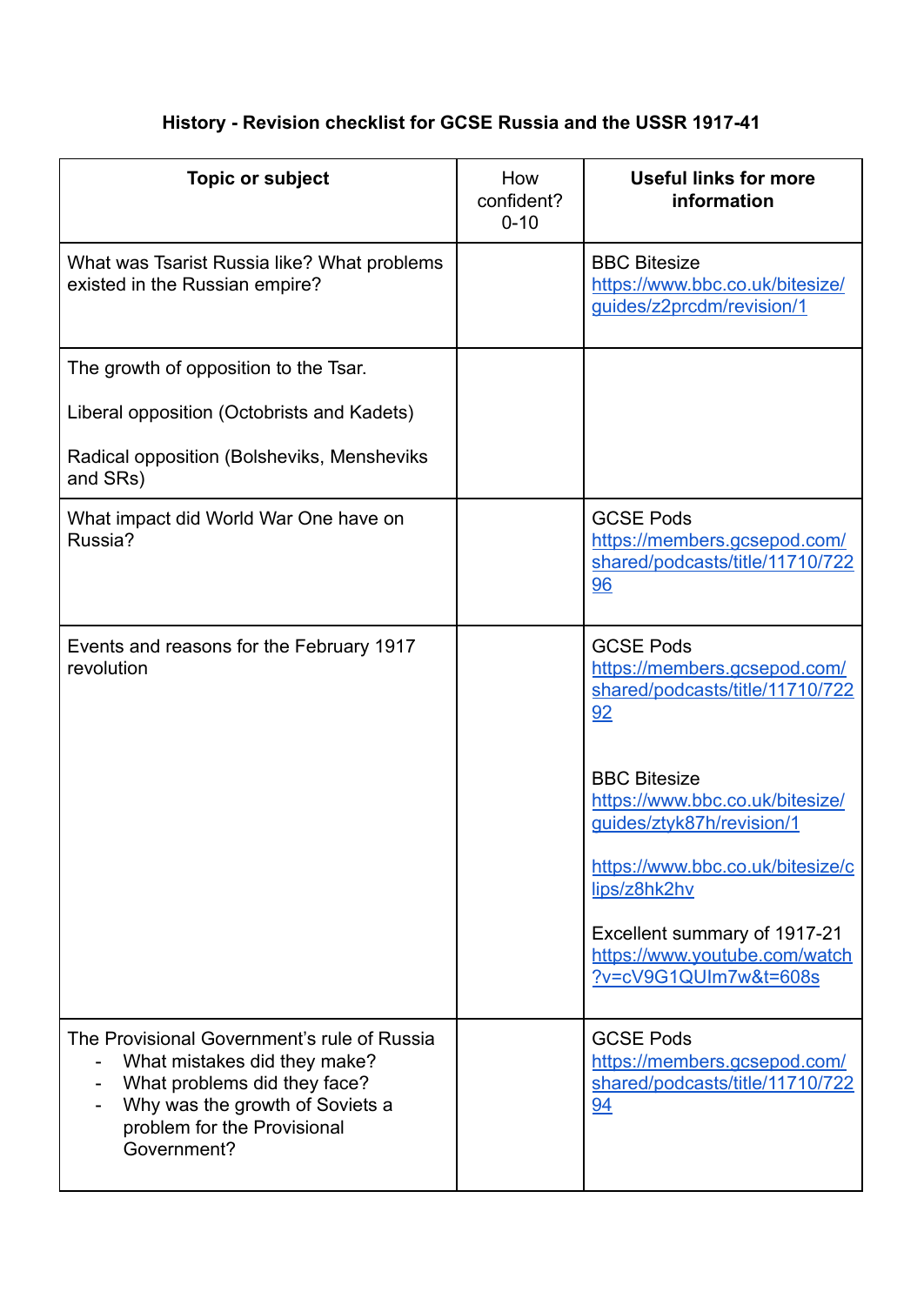| What was the significance of the July Days<br>and the Kornilov revolt?                                                                                                                                                                                                  |                                                                                                                                                                                                                                                                                                                                                                                                                                                         |
|-------------------------------------------------------------------------------------------------------------------------------------------------------------------------------------------------------------------------------------------------------------------------|---------------------------------------------------------------------------------------------------------------------------------------------------------------------------------------------------------------------------------------------------------------------------------------------------------------------------------------------------------------------------------------------------------------------------------------------------------|
| The October revolution<br>Why were the Bolsheviks able to seize<br>power and get rid of the Provisional<br>Government?<br><b>Bolshevik strengths</b><br><b>Provisional Government weaknesses</b><br>and mistakes                                                        | <b>GCSE Pods</b><br>https://members.gcsepod.com/<br>shared/podcasts/title/11710/722<br>95<br>https://members.gcsepod.com/<br>shared/podcasts/title/11710/722<br>93<br><b>BBC Bitesize</b><br>https://www.bbc.co.uk/bitesize/<br>guides/zyc72hv/revision/1                                                                                                                                                                                               |
| How did the Bolsheviks retain power<br>19168-21?<br><b>Decrees</b><br>The Treaty of Brest-Litovsk<br><b>Closing the Constituent Assembly</b><br>Victory in the Civil War (see next row)<br>War Communism<br>The Cheka<br><b>NEP</b><br>Crushing the Kronstadt rebellion | <b>GCSE Pods</b><br>https://members.gcsepod.com/<br>shared/podcasts/title/11711/722<br>87<br>https://members.gcsepod.com/<br>shared/podcasts/title/11711/722<br>85<br>https://members.gcsepod.com/<br>shared/podcasts/title/11711/722<br>86<br>https://members.gcsepod.com/<br>shared/podcasts/title/11711/722<br>91<br>https://members.gcsepod.com/<br>shared/podcasts/title/11711/722<br>89<br>War Communism and NEP<br>https://www.youtube.com/watch |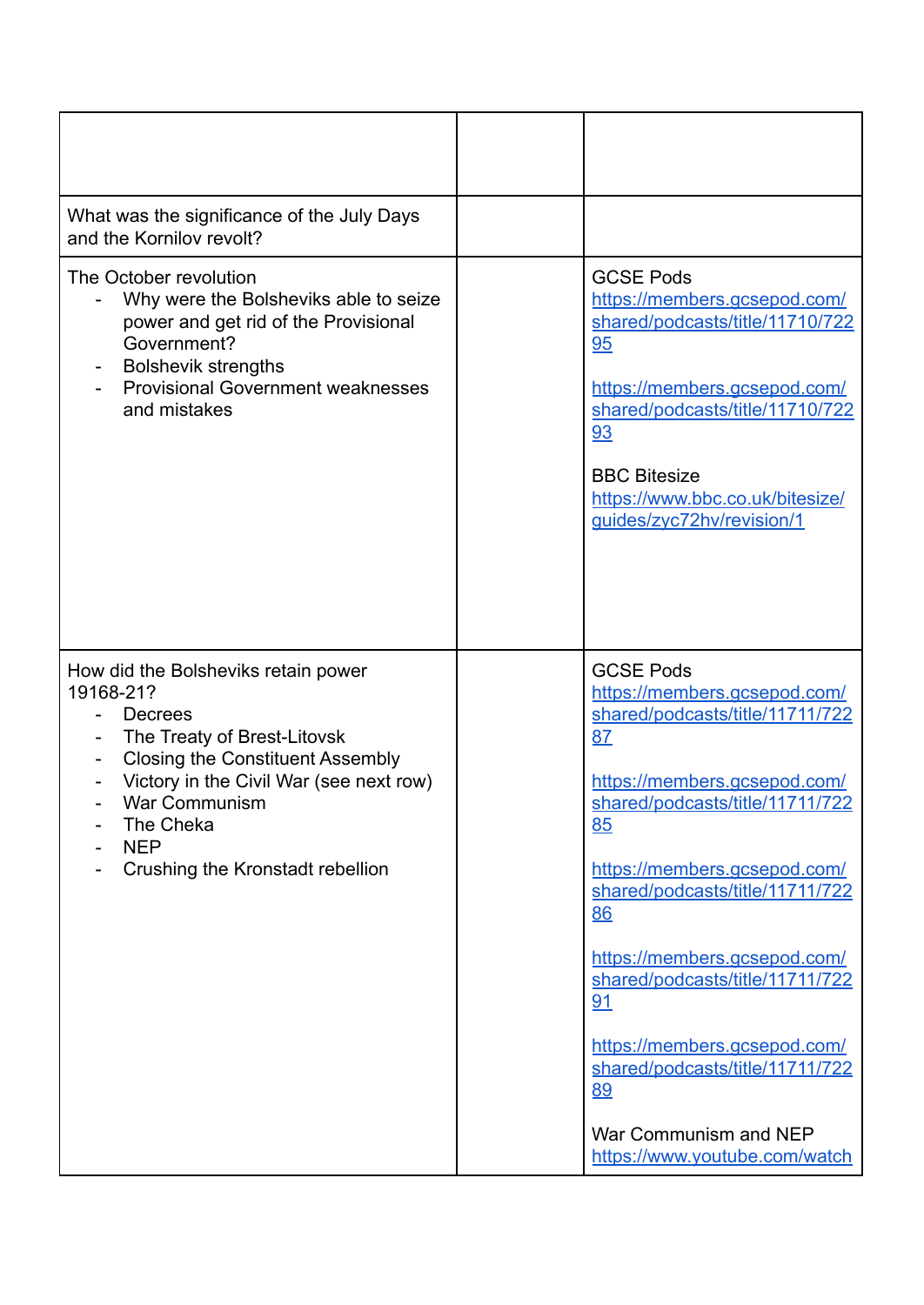|                                                                                     | ?v=Oi5tWUSW6kA                                                                                                                                                                   |
|-------------------------------------------------------------------------------------|----------------------------------------------------------------------------------------------------------------------------------------------------------------------------------|
| Why did the Bolsheviks (Reds) defeat the<br>Whites in the Russian Civil War 1918-21 | <b>GCSE Pods</b><br>https://members.gcsepod.com/<br>shared/podcasts/title/11711/722<br>90<br><b>BBC Bitesize</b><br>https://www.bbc.co.uk/bitesize/<br>guides/zgdthyc/revision/1 |
| How was Stalin able to become leader of the<br>USSR?                                | <b>GCSE Pods</b><br>https://members.gcsepod.com/<br>shared/podcasts/title/11713/723<br>02                                                                                        |
| <b>Stalin's Economic policies</b>                                                   | <b>GCSE Pods</b>                                                                                                                                                                 |
| What was Collectivisation? What<br>effects did it have?                             | https://members.gcsepod.com/<br>shared/podcasts/title/11713/722<br>97                                                                                                            |
| What were the 5 year plans? What<br>effects did they have?                          | https://members.gcsepod.com/<br>shared/podcasts/title/11713/722<br><u>98</u>                                                                                                     |
|                                                                                     | 5 Year Plans and<br>Collectivisation<br>https://www.youtube.com/watch<br>?v=ns8yqdUH9ZE                                                                                          |
| How did Stalin control the USSR<br>Terror, the Purges and Show Trials               | <b>GCSE Pods</b><br>https://members.gcsepod.com/<br>shared/podcasts/title/11713/722<br><u>99</u>                                                                                 |
| The use of propaganda                                                               | https://members.gcsepod.com/                                                                                                                                                     |